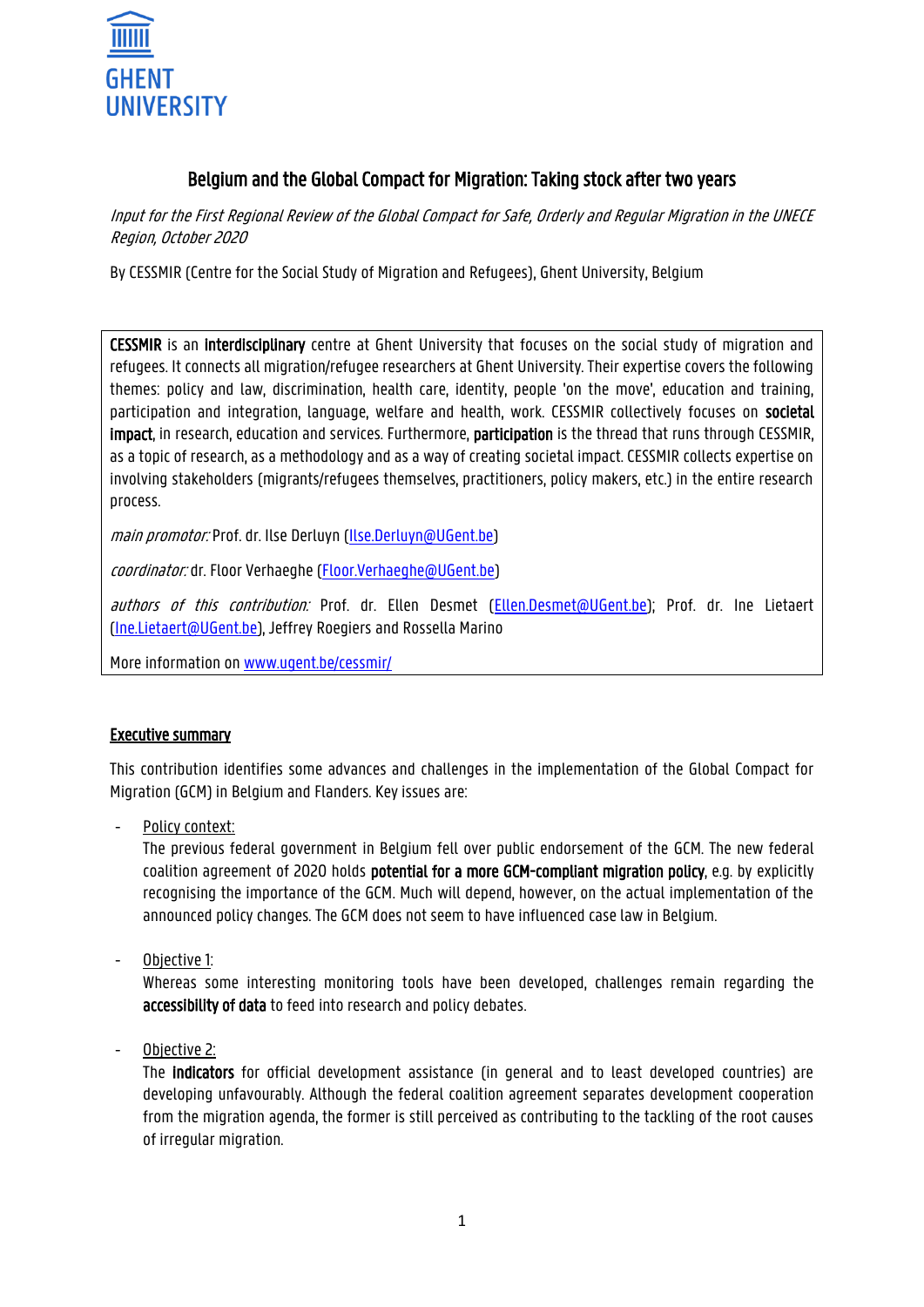

# - Objective 3:

The Flemish coalition agreement aims to exclude private persons from obtaining legal information from the helpdesk of the Agency for Integration and Civic Integration.

# Objective 4:

Recognized stateless persons in Belgium do not automatically obtain a residence right.

- Objective 5:

Flemish labour migration policies are mainly oriented towards *medium and higher-skilled* labour migrants, which stands in contrast with the GCM's aim of facilitating migration at all skills levels.

Various obstacles to family reunification persist. It is currently unclear how family reunification policies will develop, beyond more control on respect of the conditions and an emphasis on integration.

More transparency as to the issuing of humanitarian visas is envisaged.

- Objective 7:

The federal coalition agreement announces to find a solution for persons who cannot be returned to their country of origin, beyond their will.

- Objective 13:

The new federal government aims to fully develop alternatives to detention and will refrain from detaining minors in closed centres. Nevertheless, the capacity of closed centres will be further increased.

Objective 15:

Whereas irregular migrants have in principle **access to health care and education** up to the age of 18, implementation challenges remain.

Objective 16:

Belgian's migration policy is characterised by a **tension** between increased expectations towards migrants to "integrate", on the one hand, and greater insecurity of their residence rights, on the other.

- Objective 19: Diaspora organisations are not recognized as full-fledged partners in development cooperation policies.
- Objective 20:

Remittance costs in Belgium remain substantially higher than the target of 3%.

Objective 21:

Belgium's recent condemnation by the European Court of Human Rights highlights the absence of an effective procedure to assess a risk of inhuman and degrading treatment prior to removal.

The new Belgian orientation on return policy appears less restrictive. The intention to present migrants with a range of options going beyond only return coexists, however, with the plan to upscale forced repatriations.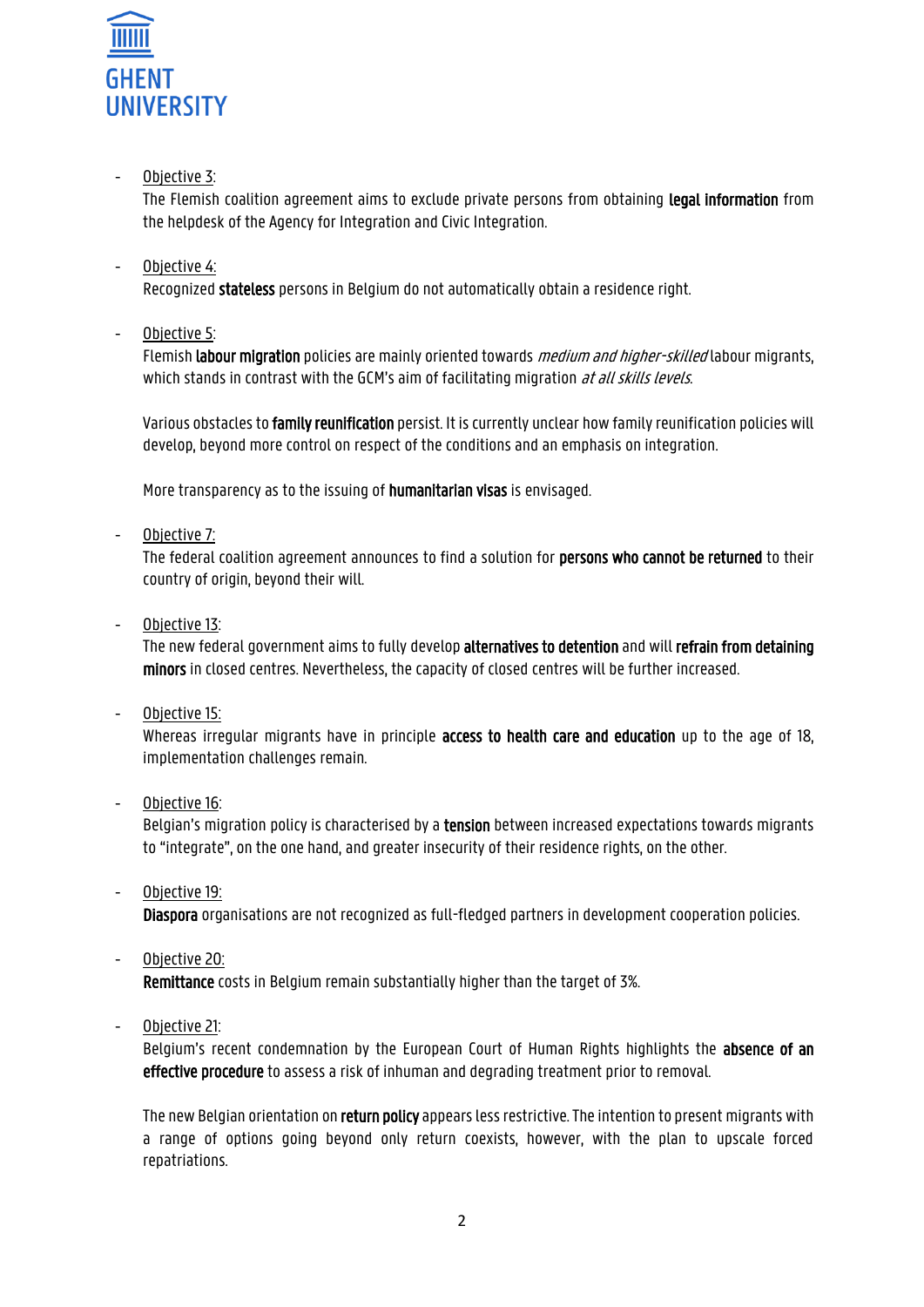

#### Policy context

During its drafting and negotiation process, the Global Compact for Migration (GCM) did not attract any substantive public or political attention in Belgium. In September 2018, then first minister Charles Michel expressed Belgium's support for the Global Compact in the UN General Assembly. During autumn, however, the right-wing nationalist political party N-VA started to raise critical concerns about the Compact, arguing that endorsing the Compact would imply relinquishing national sovereignty over migration policy, and that lawyers would try to enforce the provisions of the Compact via litigation.<sup>1</sup> In a parliamentary hearing on 4 December 2018, the Belgian Special Envoy for Migration and Asylum Mr. Jean-Luc Bodson, who had negotiated the Compact on behalf of Belgium, emphasized that the text had been amended – and weakened from a migrant rights' perspective – on all the issues requested by the cabinet and the Immigration Office.<sup>2</sup> Ultimately, the previous federal government fell over public endorsement of a non-binding international legal instrument – a unique event in Belgian constitutional history.<sup>3</sup>

On 30 September 2020, a new federal government was formed by a coalition of liberal, socialist, Christiandemocratic and green parties. The tone of the **[federal coalition agreement](https://www.vrt.be/content/dam/vrtnieuws/bestanden/2020/VerslagFormateurs_DEF.pdf)** with respect to migration remarkably differs from the previous General Policy Note on Asylum and Migration.<sup>4</sup> The agreement's first paragraph states that Belgian asylum and migration policy is "based on human rights" and that "Belgium recognises the importance of multilateral cooperation on migration, such as for instance the UN Global Compact for Safe, Orderly and Regular Migration". Priorities of the new government include a new asylum and migration code and a "humane and firm return policy". The coalition agreement announces various measures that would contribute to a more GCM-compliant migration policy in Belgium. Much will depend, however, on the actual implementation of the announced policy measures.

Asylum and migration is a federal competence in Belgium, whereas integration is regionalised. On 30 September 2019, the [coalition agreement of the Flemish goverment](https://www.vlaanderen.be/publicaties/regeerakkoord-van-de-vlaamse-regering-2019-2024) for the next five years was adopted, by a coalition of Flemish-nationalist, Christian democratic and liberal political parties. This agreement does not refer to the GCM and envisages, among others, to make the civic integration trajectory stricter.

The GCM has not influenced the migration case law in Belgium. Until 1 June 2020, only two applicants invoked the GCM in proceedings before the Council for Alien Law Litigation (CALL). 5 This did not substantively impact on the reasoning or outcome of the judgments.<sup>6</sup> One year after the adoption of the GCM, a coalition of NGOs launched an **Action Plan** with proposals on how Belgium could implement the GCM.<sup>7</sup>

6 CALL 16 May 2019, no. 221303; CALL 17 February 2020, no. 232741.

1

<sup>&</sup>lt;sup>1</sup> N-VA, "Waarom de N-VA zich verzet tegen het migratiepact van Marrakesh", 4 December 2018, [www.n-va.be/migratiepact.](http://www.n-va.be/migratiepact)

<sup>&</sup>lt;sup>2</sup> For instance on family reunification and immigration detention of children. See *Parl. St.* CRIV 54 COM 1006, 3-12.

<sup>&</sup>lt;sup>3</sup> See generally Toon Moonen, Ellen Desmet and Tom Ruys (eds), *Het Migratiepact: kroniek van een crisis. Actuele vragen uit internationaal recht,* grondwettelijk recht en migratierecht (die Keure 2020).

<sup>4</sup> The priorities in this note were to combat "illegal transit migration", to further increase the return capacity and to reduce secondary asylum flows to Belgium. See Parl. St. Chamber 2018-19, no. 54-3296/021, 3.

<sup>&</sup>lt;sup>s</sup> The Council for Alien Law Litigation (*Raad voor Vreemdelingenbetwistingen – Conseil du contentieux des étrangers*) handles appeals against individual decisions on asylum and migration. Its judgments are publicly available on www.rvv-cce.be/nl/arr.

<sup>7</sup> 11.11.11, CNCD-11.11.11, ABVV-FGTB, ACV-CSC, ACLVB-CGSLB, Caritas International, Centre Avec, Ciré, Dokters van de Wereld, Jesuit Refugee Service Belgium, Fairwork Belgium, Le Monde Selon les Femmes, Ligue des Droits Humains, Minderhedenforum, MOC, Orbit vzw, Oxfam-Solidariteit, Platform kinderen op de Vlucht, Samenlevingsopbouw Brussel, Vluchtelingenwerk Vlaanderen, Wereldsolidariteit, Global Compact for Safe, Orderly and Regular Migration: Actieplan België (hereinafter: 11.11.11 et al., Global Compact for Safe, Orderly and Regular Migration, Actieplan België).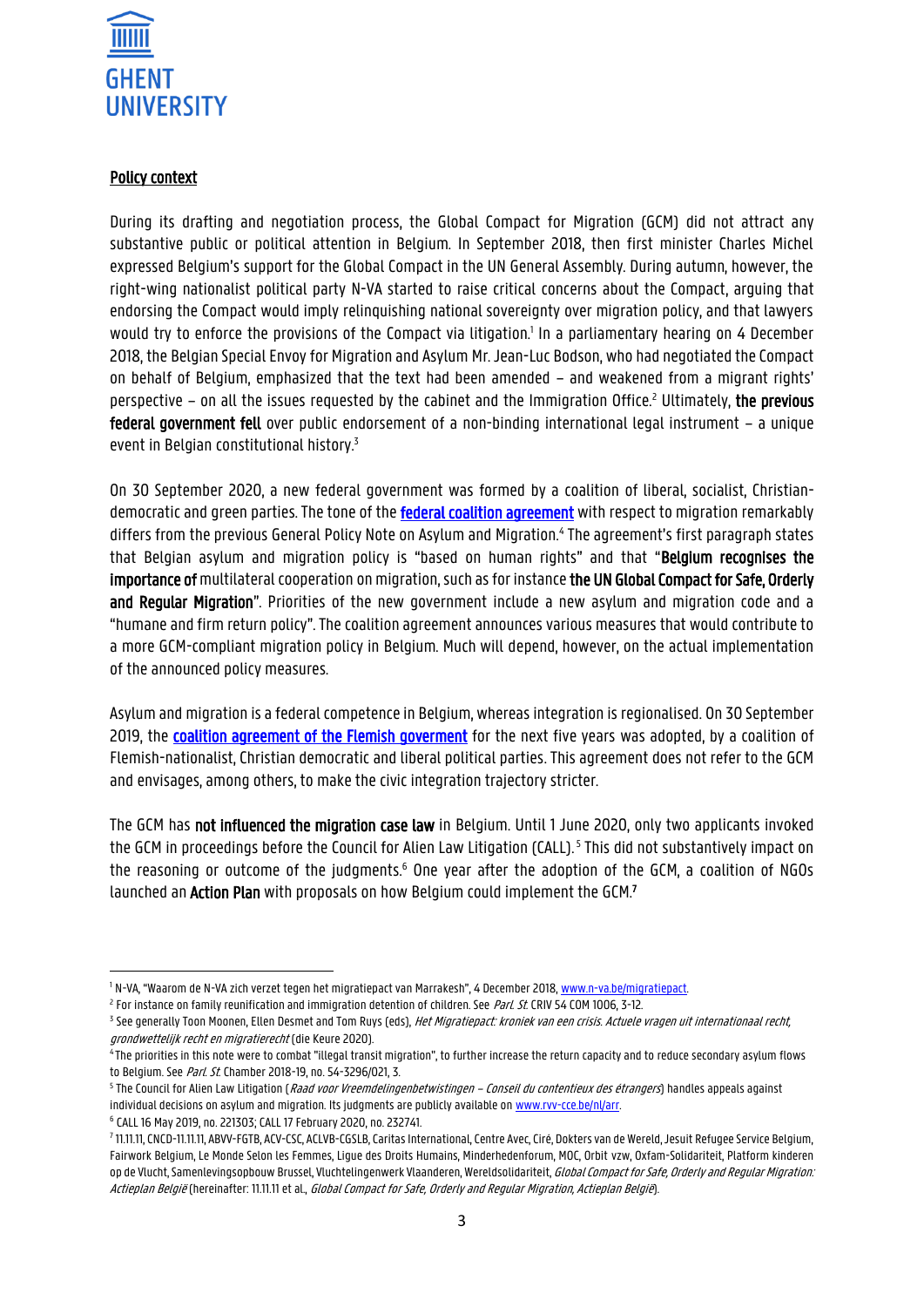

#### Some advances and challenges in the implementation of the GCM

This contribution presents a non-exhaustive<sup>8</sup> overview of some advances and challenges in the implementation of the Global Compact for Migration (GCM) in Belgium and Flanders.<sup>9</sup>

# **(1)** Collect and utilize accurate and disaggregated data as a basis for evidence-based policies

The Federal Migration Centre [Myria,](https://www.myria.be/en) an independent public institution, is legally charged with providing information on the nature and size of migration streams to policy makers. Myria has reported some good practices regarding the collection of migration data in Belgium during the past years. For instance, various monitoring tools have been developed:

- 1. The [Flemish Migration](https://integratiebeleid.vlaanderen.be/vlaamse-migratie-en-integratiemonitor.) and Integration Monitor collects administrative and other statistical data on migration and integration processes of non-Belgians and persons with a migration background.
- 2. The [Socioeconomic Monitoring](https://www.unia.be/en/publications-statistics/statistics/unias-statistical-studies) of Unia (the Interfederal Centre of Equal Opportunities) and the Federal Public Service for Employment, Labour and Social Dialogue assesses the situation of persons on the labour market in function of their migration background.

Nevertheless, there is also still room for improvement in Belgium with regard to accessibility and transparency of data. Some examples include:

- 1. Databases such as the Crossroads Bank for Social Security and the National Register contain a wealth of information, but there is "a lack of political will" to make these data sufficiently accessible to researchers.<sup>10</sup>
- 2. There is a lack of data on detention and alternatives to detention, among others on the profiles of persons detained in closed centers, the grounds for detention and the total duration of the detention.<sup>11</sup>
- 3. There is equally a lack of data on return. The federal coalition agreement explicitly charges the Immigration Office with an "extensive and transparent reporting of, among others, return figures".

Myria has called on policymakers to launch a "major national survey" to deepen and broaden knowledge about migration, "conceived and carried out in collaboration between university actors, government agencies and actors in the field".<sup>12</sup> This call reflects the 'whole-of-society approach' enshrined in the GCM.

#### (2) Minimize the adverse drivers and structural factors that compel people to leave their country of origin

Objective 2 promotes the implementation of the 2030 Agenda for Sustainable Development. Both the federal and the Flemish coalition agreement reaffirm their commitment to realizing the sustainable development goals (SDGs). The [indicators](https://www.indicators.be/en/a/SDG/en) for official development assistance (ODA) and official development assistance to least developed countries, are developing unfavourably though: the objectives will not be reached if current trends continue. In 2018, Belgian ODA amounted to 0,44% of the gross national income (GNI), whereas this should

1

 $^{\rm 8}$  The non-inclusion of certain objectives does not indicate an absence of challenges or progress. In view of the limited space available, preference was given to discuss fewer objectives, but somewhat more in depth.

<sup>&</sup>lt;sup>9</sup> This contribution partly builds on Ellen Desmet, "Het Migratiepact: aanleidingen voor de crisis en beleidsuitdagingen voor België", in Toon Moonen, Ellen Desmet and Tom Ruys (eds), Het Migratiepact: kroniek van een crisis. Actuele vragen uit internationaal recht, grondwettelijk recht en migratierecht (die Keure 2020).

<sup>&</sup>lt;sup>10</sup> Myria, *Migratie in cijfers en in rechten*, 2019, 7.

 $11$  Myria, *Myriatics #11*, 2020, 17.

<sup>&</sup>lt;sup>12</sup> Myria, *Migratie in cijfers en in rechten*, 2019, 14.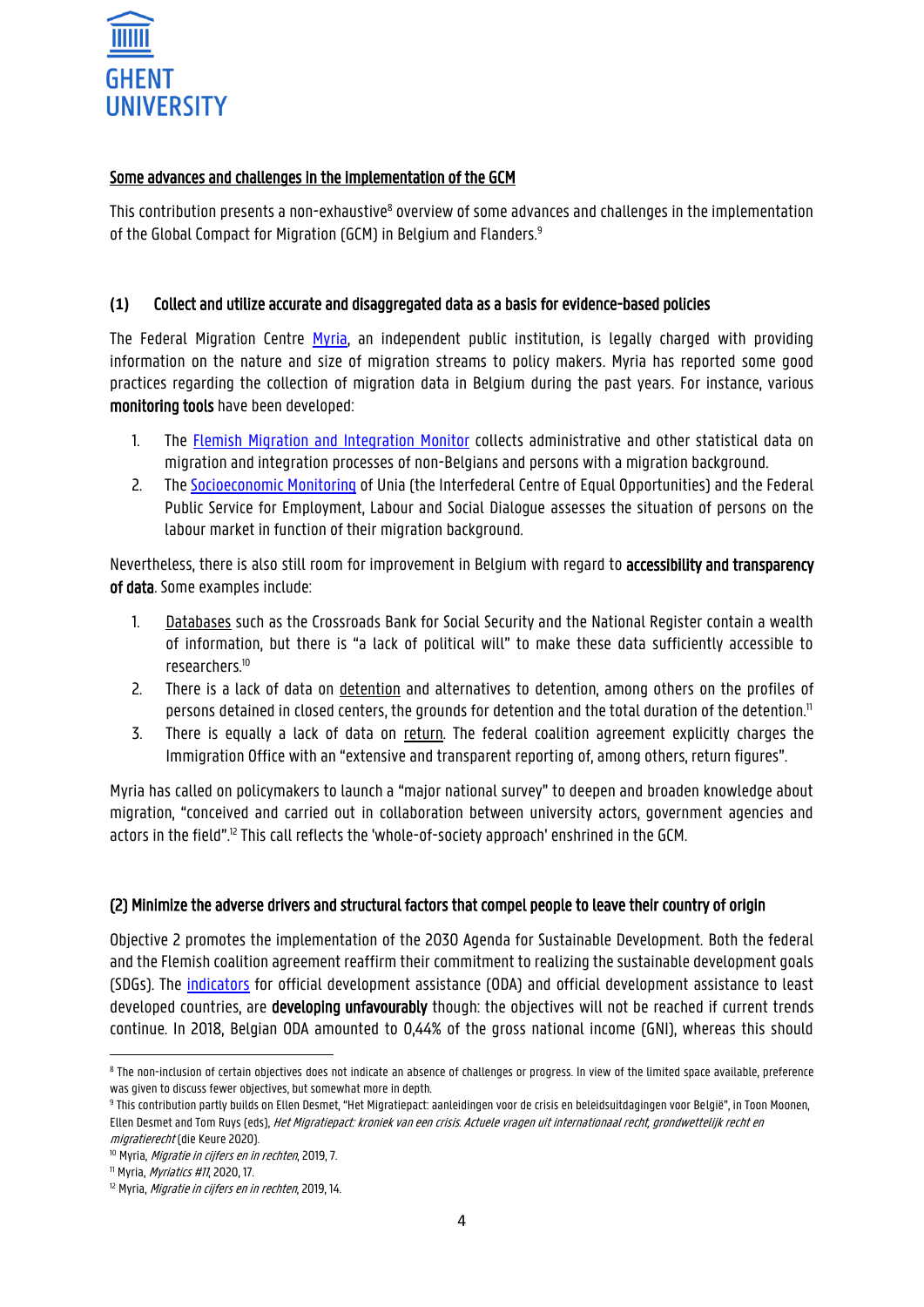

increase to 0,7% by 2030 to achieve the SDGs. In the same year, Belgium spent 37,1% of ODA to least developed countries, which should be 50% by 2030. The federal coalition agreement foresees a "binding growth path" as from 2021 to achieve the norm of 0,7% by 2030.

The federal coalition agreement acknowledges that development cooperation cannot be subordinated to the migration agenda, but still sees it under the lens of the struggle against the root causes of irregular migration as well as the quest for durable solutions for refugees. Furthermore, the new federal government wants to "attract talent from abroad through economic and academic migration, without causing a brain drain". It is not stipulated how this brain drain will be avoided.

## (3) Provide accurate and timely information at all stages of migration

The Belgian [Immigration Office](https://dofi.ibz.be/sites/dvzoe/EN/Pages/home.aspx) hosts a centralized and publicly accessible website with legal and practical information on regular migration. This website is mainly in French and Dutch, with limited information available in English. Moreover, the website is not always clearly structured, which impedes the easy retrieving of information. Information on more atypical migrant profiles (e.g., cross-border workers and posted workers) is not included.

The [Flemish Agency for Integration and Civic Integration](http://www.agii.be/) (AGII) offers a very comprehensive website with information on immigration rules and procedures, albeit only in Dutch. The Agency also provides legal information via its helpdesk – an important information channel for private persons. However, the 2019 Flemish coalition agreement proposes to limit the accessibility of the Agency, by focusing its tasks on second line support. Private persons would no longer be able to obtain information from the Agency. This seems at odds with Objective 3 of the GCM of providing information on legislation and procedures at every stage of migration.

A coalition of NGOs has recommended to establish open "Reception and Orientation centers" for 'transit' migrants, that would, among others, provide objective information in their own language on their rights and duties.<sup>13</sup>

#### (4) Ensure that all migrants have proof of legal identity and adequate documentation

Recognised stateless persons in Belgium do not automatically obtain a residence right, but must apply for a humanitarian regularisation – which is a discretionary competence of the Secretary of State for Asylum and Migration. The new federal government aims to find a "solution" for people who cannot return to their country of origin beyond their will, such as "certain stateless persons". It is unclear whether this implies granting a residence right to (all) recognised stateless persons.

#### (5) Enhance availability and flexibility of pathways for regular migration

Regarding the facilitation of regular migration pathways in Belgium, some progress has been made as regards labour migration policy. In 2019, the federal and regional authorities transposed the provisions on the single permit – more than five years after the deadline though.<sup>14</sup> The Flemish government has relaxed the conditions

**<sup>.</sup>** <sup>13</sup> 11.11.11, et al., *Global Compact for Safe, Orderly and Regular Migration, Actieplan België, 4.* 

<sup>&</sup>lt;sup>14</sup> Art. 16 of Directive 2011/98/EU of the European Parliament and of the Council of 13 December 2011 on a single application procedure for a single permit for third-country nationals to reside and work in the territory of a Member State and on a common set of rights for third-country workers legally residing in a Member State.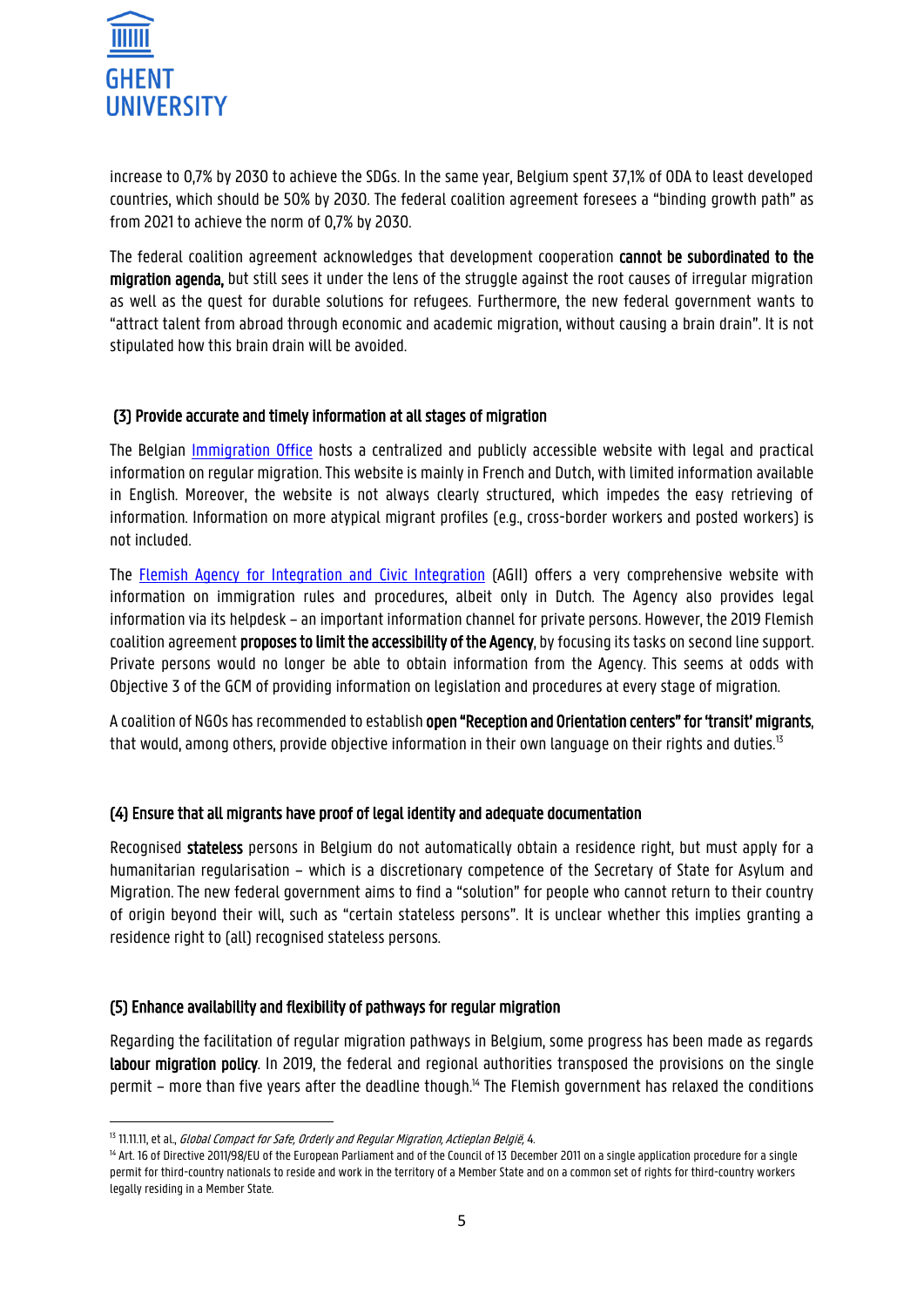

for obtaining a work permit for (some) foreign employees as from 1 January 2019, in order to attract (especially higher qualified) foreign personnel. Flanders aims, among others, to tackle structural shortages in the labour market through simplifying access for "medium-skilled" migrant workers. Access to the labour market for "lowskilled" labour migrants is only possible in exceptional cases (in case of specific shortages).<sup>15</sup> In conclusion, whereas the GCM aims to provide labour mobility schemes for migrants at all skills levels, the Flemish government mainly focuses on *medium and higher-skilled* labour migrants. A coalition of NGOs has recommended to "investigate the possibilities for irregular migrants working in the informal sector, to enter the new system of labour migration".<sup>16</sup>

Under the previous legislature, various bills were tabled to make the rules on family reunification more restrictive, also *after* Belgium had expressed its support for the GCM in the UN General Assembly.<sup>17</sup> None of these were adopted. Many obstacles to family reunification persist in Belgium, such as:

- 1. Family members are defined narrowly, excluding for instance adult dependent children, and in case of unaccompanied minors with refugee status or subsidiary protection status – siblings. They must then apply for a humanitarian visa.<sup>18</sup>
- 2. Family members must submit the application for family reunification with the competent Belgian diplomatic post. To that end, they must often undertake dangerous, expensive and long journeys, especially when there is no Belgian embassy in the country where they live.<sup>19</sup> This would be avoided by always allowing the sponsor in Belgium to submit the application, or at least allowing electronic or postal submission.<sup>20</sup>
- 3. Refugees and subsidiary protection holders<sup>21</sup> are only exempted during the first year after the granting of international protection of the requirements of sufficient resources, sickness insurance and housing. This timing often proves too short to submit the application with all the required documents. $^{\rm 22}$
- 4. For family reunification with EEA-nationals and Belgians, the current indicative amount of resources is set at 120% of the living wage.<sup>23</sup> Given that the objective of the income requirement is to prevent persons from having resource to the social assistance system of the host country, an income of 100% of the living wage should suffice.<sup>24</sup> This prevents the poorest migrants from living together with their family.

According to the new federal coalition agreement, the conditions on family reunification will be reviewed and possibly revised "in the light of the legislation of the neighbouring countries (…) in order to make them more consistent." It is thus currently unclear how family reunification policies will evolve, beyond a more uniform and efficient control on the conditions of family reunification, and an emphasis on integration (infra).

 $\overline{a}$ 

<sup>&</sup>lt;sup>15</sup> Besluit van de Vlaamse Regering van 7 december 2018 houdende uitvoering van de wet van 30 april 1999 betreffende de tewerkstelling van buitenlandse werknemers, B.S. 21 december 2018.

<sup>&</sup>lt;sup>16</sup> 11.11.11, et al., *Global Compact for Safe, Orderly and Regular Migration, Actieplan België*, 6 (Under Objective 7).

<sup>&</sup>lt;sup>17</sup> See, e.g., *Parl. St*. Doc 55 0574/001.

<sup>&</sup>lt;sup>18</sup> Art. 10 Immigration Act.

<sup>&</sup>lt;sup>19</sup> This is the case, for instance, for Afghan, Syrians, Eritreans and Guineans. CARITAS, *Ons Gemeenschappelijk Huis*, 2019, 38.

<sup>&</sup>lt;sup>20</sup> UNHCR and Myria, *Gezinshereniging van begunstigden van internationale bescherming in België. Vaststellingen en aanbevelingen, June 2018, 5.* <sup>21</sup> It is positive that Belgium extends the more lenient rules of the Family Reunification Directive regarding refugees, towards holders of subsidiary protection.

<sup>&</sup>lt;sup>22</sup> UNHCR and Myria, *Gezinshereniging van begunstigden van internationale bescherming in België. Vaststellingen en aanbevelingen, June 2018, 6.*  $^{23}$  In principle, a contextualised individual needs assessment must be carried out. See CJEU, Chakroun, 4 March 2010, case C-578/08.

<sup>&</sup>lt;sup>24</sup> Council of State, Legislative Section, 18 December 2018, advice no. 66.741/4, \$1.3, referring to Christine Flamand and Sylvie Sarolea, "Trajet migratoire et regroupement familial : obstacles et perspectives", in Sylvie Saroléa (ed.), *Immigrations et droits. Questions d'actualité*, Larcier, 2018, 57.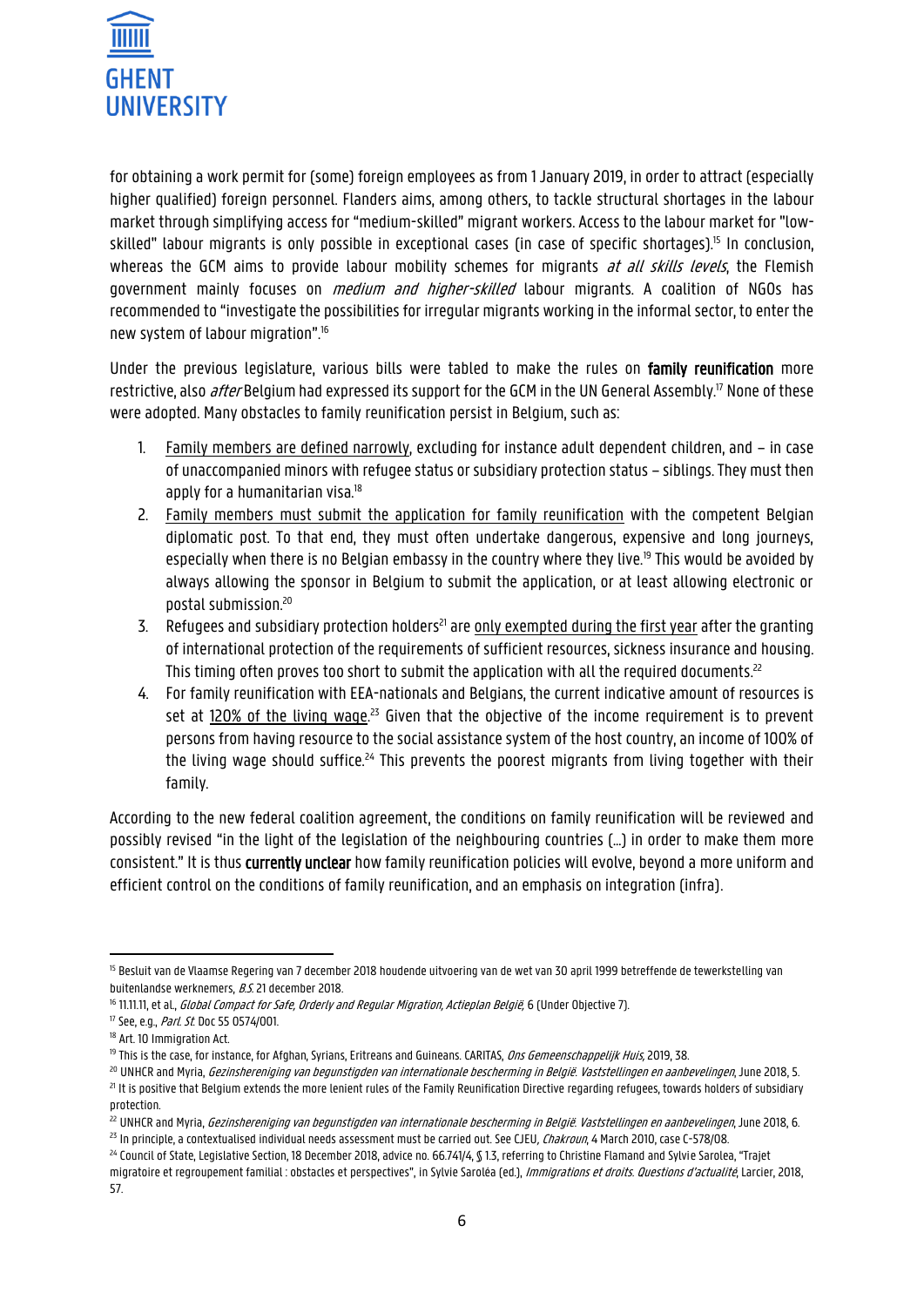

Finally, there is a lack of transparency on the issuing of humanitarian visa, which is a discretionary competence of the Secretary of State for Asylum and Migration. This does not prevent, however, to provide clarity about a number of criteria used in the assessment of files.<sup>25</sup> Early 2019, a 'scandal' burst out in relation to practices unveiled in parallel by a judicial investigation and a TV documentary.<sup>26</sup> Some of the intermediaries with whom the then Secretary of State had worked, had accepted money (arguably thousands of euros) from persons who wanted to be put on the list to qualify for a humanitarian visa. This led to the inclusion of a new provision<sup>27</sup> in the Immigration Act: the Immigration Office now has to draft an annual activity report in order "to control, but not limit, the discretionary power".<sup>28</sup> The federal coalition agreement confirms that "[t]he issuing of humanitarian visas remains a discretion of the government, but is based on a transparent policy. This policy will be discussed in parliament."<sup>29</sup>

## (7) Address and reduce vulnerabilities in migration

The granting of a humanitarian regularization is a discretionary competence of the Secretary of State for Asylum and Migration.<sup>30</sup> There are no clear criteria on the basis of which such a regularization is granted. People who cannot be forcibly removed, for example because their removal would be a violation of Article 3 ECHR (prohibition of inhuman and degrading treatment), therefore risk finding themselves in a legal limbo. The 2020 federal coalition agreement does not mention a possibility of collective regularisation.<sup>31</sup> but does announce to "seek a solution for the very limited group of persons who, beyond their will (…) cannot return to their country of origin, such as certain stateless persons".

# (12) Strengthen certainty and predictability in migration procedures for appropriate screening, assessment and referral

The current Immigration Act of 1980 is complex and inaccessible, due to numerous amendments over the past 40 years. One of the priorities of the new federal government is the development of an Asylum and Migration Code – an unrealised intention of the 2014 coalition agreement. Whereas preparations under the previous government did not involve civil society, the new government envisions "a broadly supported debate with experts and stakeholders". Even though a new code is much needed, there is a risk that a harmonization and simplification of procedures leads to a reduced legal protection of migrants, as exemplified by previous legislative changes (e.g. retaining the shortest of two appeal periods). The federal coalition agreement also envisages an external **audit** of the asylum and migration authorities.

One of the actions under Objective 12 calls upon states to ensure that "anyone legitimately claiming to be a child is treated as such unless otherwise determined through a multi-disciplinary, independent and child-sensitive age assessment." The UN Committee on the Rights of the Child has issued a similar recommendation to Belgium.<sup>32</sup>

**.** 

<sup>&</sup>lt;sup>25</sup> MYRIA, *Myriadoc 4. Humanitaire visa*, 2017, 30.

<sup>&</sup>lt;sup>26</sup> Pano, "[Zijn humanitaire visa te koop?](https://www.vrt.be/vrtnws/nl/dossiers/2019/01/pano-zijn-humanitaire-visa-te-koop/)", 15 January 2019.

<sup>&</sup>lt;sup>27</sup> Art. 94/1 Act of 15 December 1980 on the entry, residence, settlement and removal of foreigners (hereinafter: Immigration Act).

<sup>&</sup>lt;sup>28</sup> Amendement (N. LANJIRI e.a.) op het wetsvoorstel tot wijziging van de wet van 15 december 1980 betreffende de toegang tot het grondgebied, het verblijf, de vestiging en de verwijdering van vreemdelingen, teneinde de toekenning van de humanitaire visa transparant te maken, Parl. St. Chamber 2018-2019, no. 3496/004

<sup>29</sup> Federal coalition agreement, 30 September 2020, 81.

<sup>30</sup> Article 9bis Immigration Act.

<sup>31</sup> The previous federal coalition agreement of 2014 explicitly excluded the possibility of collective regularisation.

<sup>32</sup> UN Committee on the Rights of the Child, Concluding observations on the combined fifth and sixth reports of Belgium, 1 February 2019, UN Doc. CRC/C/BEL/CO/5-6, § 42 (a).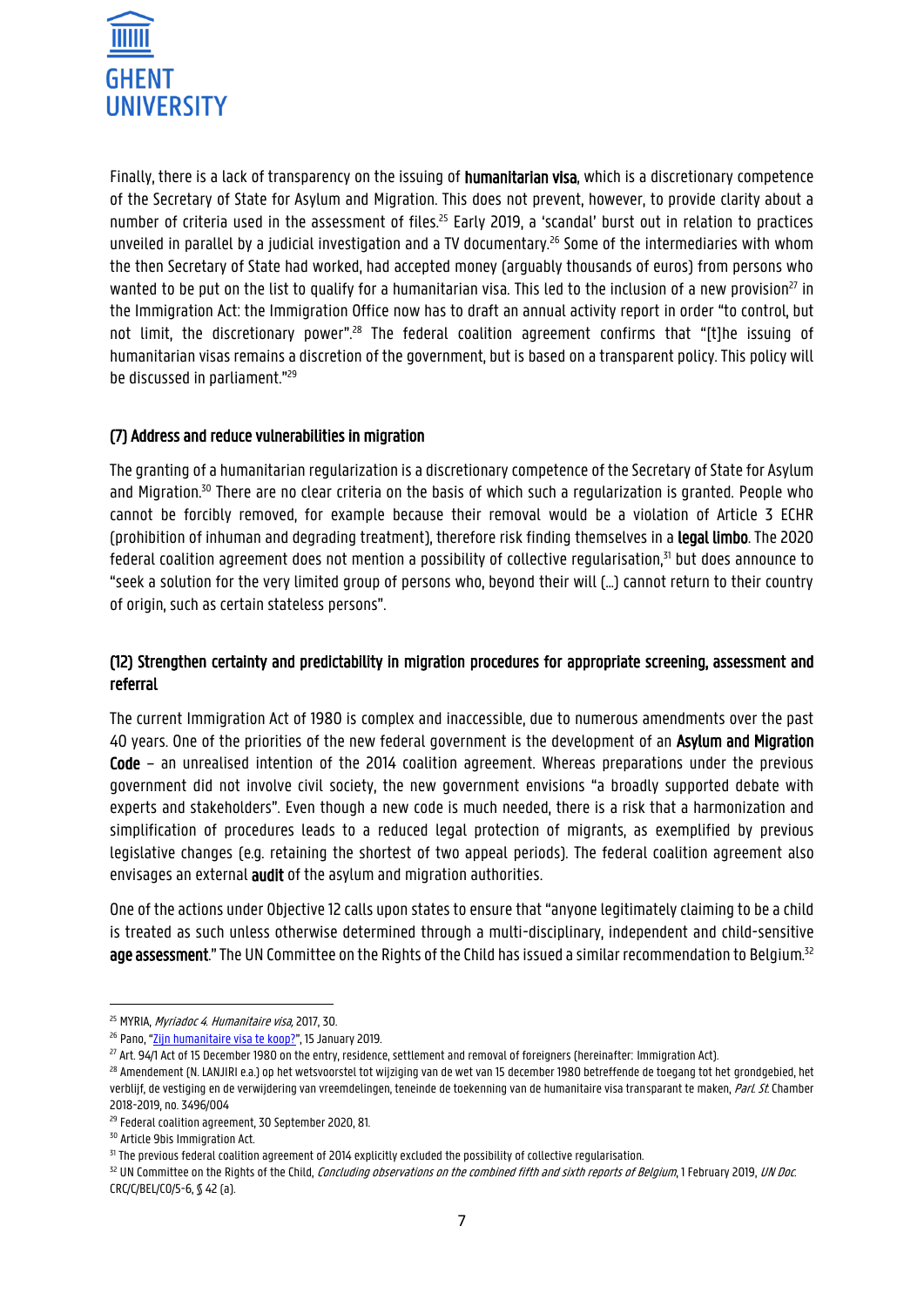

Currently, however, unaccompanied minors very often have to undergo medical age testing, a procedure that is contested and not in line with the recommendations above. $33$ 

#### (13) Use migration detention only as a measure of last resort and work towards alternatives

Currently, the only 'alternative to detention' - which is actually an alternative *form of* detention, because persons receive a detention title – are the so-called 'return homes' (*terugkeerhuizen*) for families with minor children. The federal coalition agreement announces that alternatives to detention (regular administrative and/or police checks, bail, electronic supervision etc.) will be fully developed and systematically evaluated. Moreover, detention with a view to forced return should be limited to the shortest possible duration. Nevertheless, the 'master plan' which aims to increase the capacity of the closed centres, will be further implemented.

The coalition agreement states that "minors cannot be detained in closed centers", in line with the GCM action of "working to end the practice" of child immigration detention. This is important because in August 2018, Belgium started to detain again families with children in "family units" in a closed centre near Brussels airport, despite extensive international and national mobilisation to refrain from this measure. <sup>34</sup> Following an application of fifteen civil society organisations, the Council of State suspended in April 2019 a number of provisions of the royal decree establishing the detention regime.<sup>35</sup> On 1 October 2020, the Council of State declared the royal decree partly illegal.<sup>36</sup> Moreover, until today, unaccompanied minors at the border can be detained with adults in a closed center during the age determination period (of 3 working days, which can be extended with another  $3$  days). $37$ 

#### (15) Provide access to basic services for migrants

Under Objective 15, Belgium has committed to ensure that "all migrants, regardless of their migration status, can exercise their human rights through safe access to basic services". Irregular migrants in Belgium have access to health care through the procedure "urgent medical assistance".<sup>38</sup> Effective access is frustrated, however, by the complexity of the procedure and variations in the health services that are covered.<sup>39</sup>

Whereas access to education is generally guaranteed for undocumented children up to the age of 18.<sup>40</sup> this is not the case for children in 'return homes'.<sup>41</sup> Under certain conditions, irregular migrants are entitled to **legal** 

**<sup>.</sup>** <sup>33</sup> See Jinske Verhellen, "De persoonlijke staat van niet-begeleide minderjarige vreemdelingen: enkele vraagstukken van internationaal privaatrecht" in Ellen Desmet, Jinske Verhellen en Steven Bouckaert, Rechten van niet-begeleide minderjarige vreemdelingen in België (die Keure 2020).

<sup>&</sup>lt;sup>34</sup> See, e.g., *Nils Muižnieks* (letter of 12 December 2016, CommHR/NM/sf 047-2016) and Dunja Mijatović (letter of 5 June 2018, CommHR/DM/sf 062-2018)[, http://www.youdontlockupachild.be/.](http://www.youdontlockupachild.be/)

<sup>&</sup>lt;sup>35</sup> Council of State, Administrative Litigation Section, 4 April 2919, no. 244.190.

<sup>&</sup>lt;sup>36</sup> Insofar as the staff have unconditional access to the unit where the family is staying between 6 a.m. and 10 p.m., it is possible to give the children access to the outdoor areas for only two hours a day, and a young person of at least 16 years old can be isolated for a maximum of 24 hours if his behavior endangers his own safety, the safety of other family members or that of staff members. Council of State, Administrative Litigation Section, 1 October 2020, no. 248.424.

<sup>37</sup> Art. 41 Act of 12 January 2017 on the reception of asylum seekers and certain other categories of foreigners.

<sup>38</sup> Art. 57 § 2, 1° Act of 8 July 1976 betreffende de openbare centra voor maatschappelijk welzijn.

<sup>&</sup>lt;sup>39</sup> Belgian Health Care Knowledge Centre, "*Welke gezondheidszorg voor personen zonder wettig verblijf?*", 2015.

<sup>40</sup> Irregular stay is not a ground on the basis of which a school can refuse to register a pupil. See, e.g., art. 37octies Flemish Decree of Basic Education of 25 February 1977.

<sup>&</sup>lt;sup>41</sup> Unia and Myria, *Universeel periodiek onderzoek 38<sup>ste</sup> sessie, Mei 2021*, 2020, 17.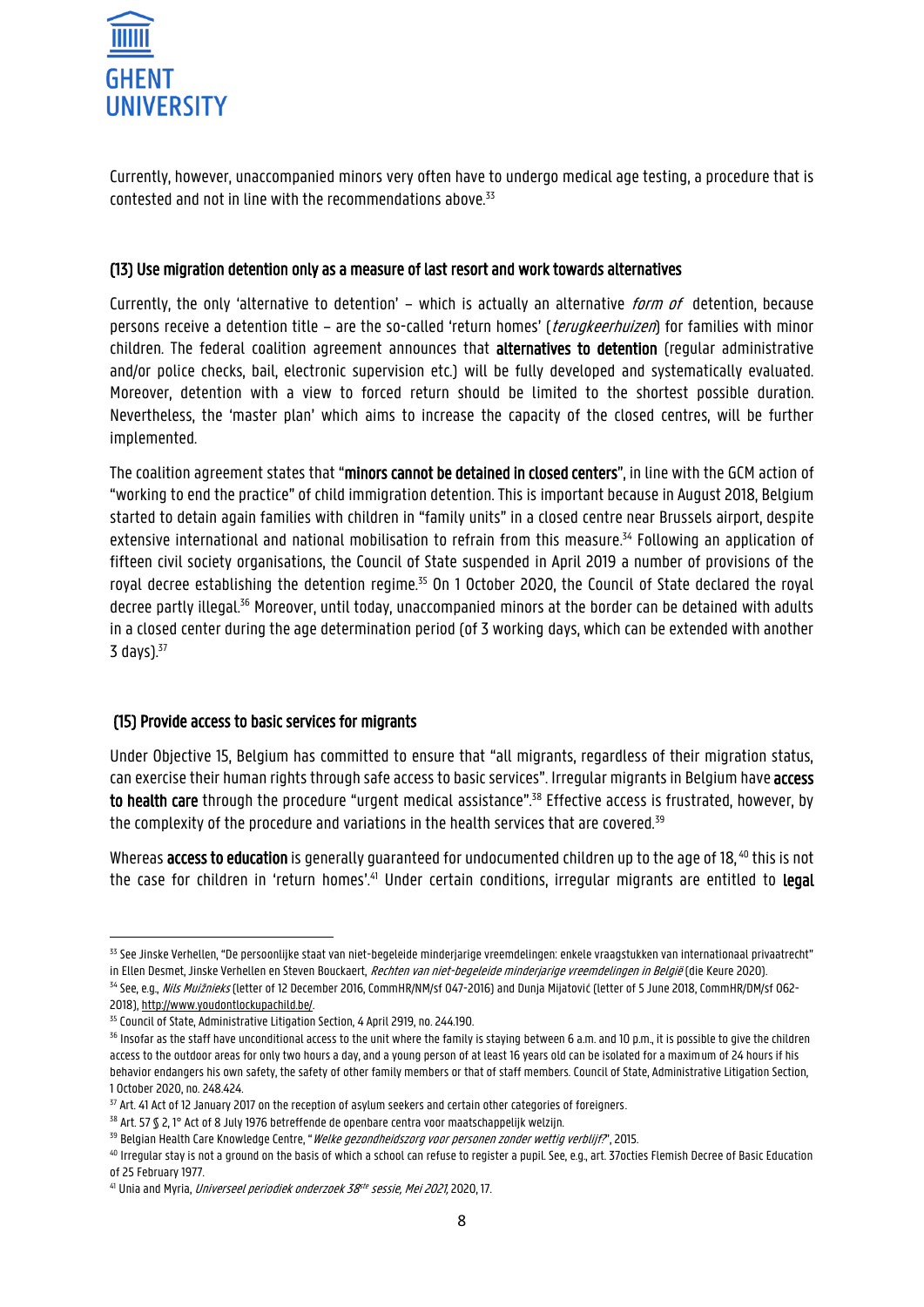

**assistance**. <sup>42</sup> Undocumented migrant families who cannot provide for their minor children can receive **material** assistance from a public welfare centre.<sup>43</sup>

#### (16) Empower migrants and societies to realize full inclusion and social cohesion

Belgian migration policy has been characterised by an increased emphasis on "integration", in various ways. First, newcomers will be obliged in the future to sign a "newcomers' declaration", in which they commit to integrate and actively participate in Belgian society and to respect its laws and fundamental values, such as the equality between men and women and the equivalence of same-sex relationships.<sup>44</sup> This document ignores, for instance, the relatively recent legal recognition of same-sex relationships and the persisting cases of homophobia in Belgium. The newcomers' declaration is not implemented yet, as it depends on a collaboration agreement to be concluded with the three (Flemish, French-speaking, and German-speaking) Communities.

Second, a 2016 law inserted **integration as a residence condition**, in that the Immigration Office can end a residence right when the person has not made "a reasonable effort to integrate".<sup>45</sup> The following criteria are listed as to assess a person's efforts to integrate: integration courses, work, studies, vocational training, language knowledge, active participation in social life ('club life') and criminal history. The criterion of criminal history has been annulled by the Constitutional Court as being too broad and not proportionate to the goal of integration.<sup>46</sup> The Court also nuanced that a lack of (sufficient) proof of efforts to integrate cannot suffice to not prolong or revoke a residence right; there must be other reasons as well.<sup>47</sup>

Moreover, the Flemish coalition agreement envisages various measures making the civic integration trajectory ('*inburgeringstraject*') stricter, including a fee of minimum 360 euros and a tightening of the language requirements.<sup>48</sup> Finally, pursuant to the new federal coalition agreement, "the integration of persons who settle in Belgium in the context of family reunification will be intensified, inter alia by learning one of the languages of the region of residence and by intensifying their vocational training."<sup>49</sup>

On the other hand, the temporariness of various residence rights has been extended. In cases of family reunification with a third country national, for instance, the temporariness and conditionality of residence rights were prolonged from 3 to 5 years in 2016.<sup>50</sup>

This creates a tension: whereas migrants are expected to integrate as fast and as good as possible, they are faced with a greater insecurity as to the permanency of their residence rights. These measures also point to the inclination to only look at migration from the perspective of the host society, and seem based on wrongful assumptions of what is needed to realize full inclusion and social cohesion.

**.** 

<sup>42</sup> Art. 668 e) Judicial code.

<sup>43</sup> Art. 57 § 2, 2° of the Act of 8 July 1976 betreffende de openbare centra voor maatschappelijk welzijn.

<sup>44</sup> Art. 1/2 Immigration Act.

<sup>45</sup> Art. 1/2 Immigration Act.

<sup>46</sup> Constitutional Court 4 October 2018, no. 126/2018, B.40.8 – B.41.

<sup>47</sup> Constitutional Court 4 October 2018, no. 126/2018, B.19.2.

<sup>48</sup> Applicants for international protection would be excluded from the civic integration trajectory during their asylum procedure.

<sup>49</sup> Federal coalition agreement, 30 September 2020, 80.

<sup>50</sup> Art. 11 § 2 Immigration Act.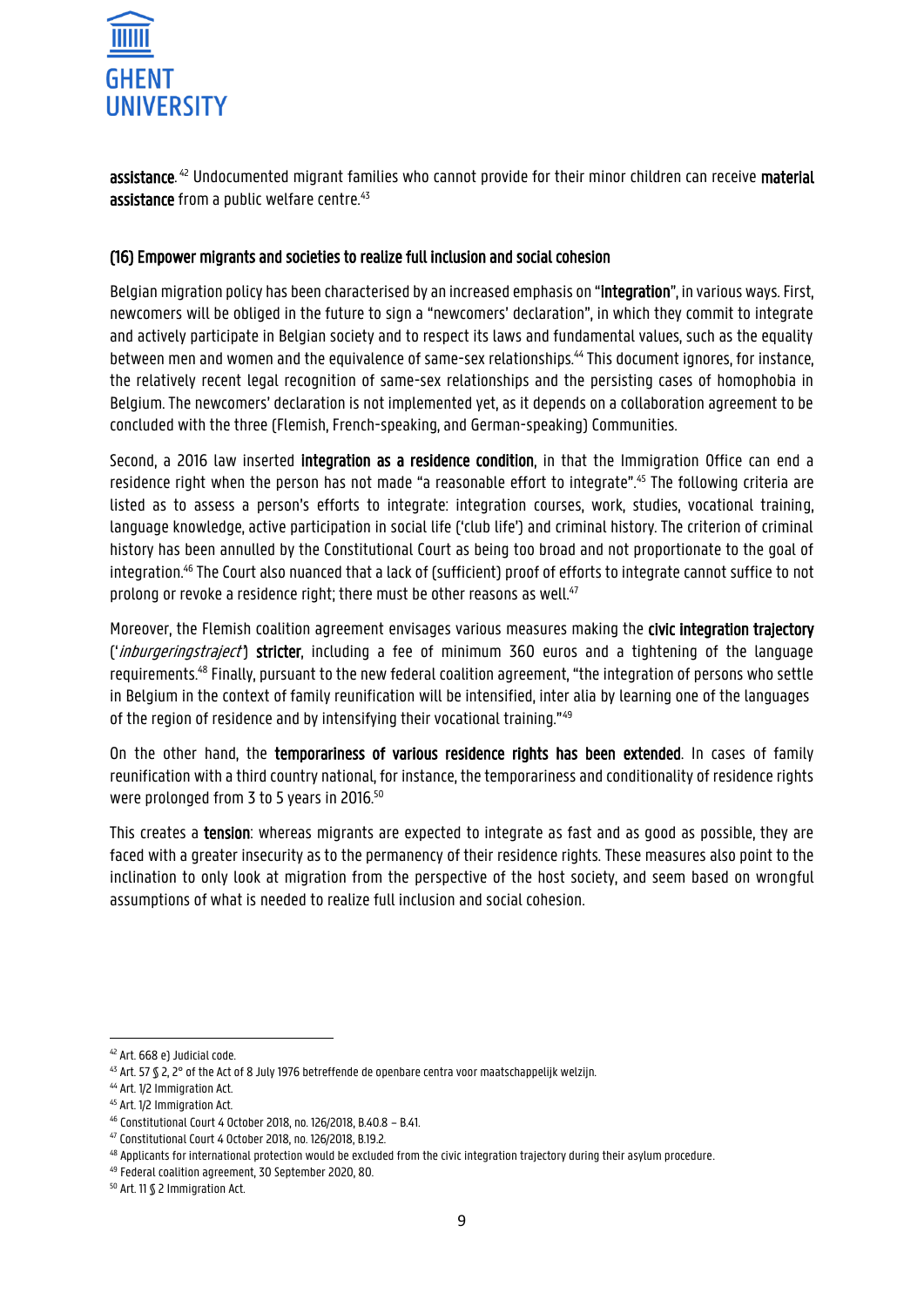

#### (19) Create conditions for migrants and diasporas to fully contribute to sustainable development in all countries

Diaspora organisations in Belgium often lack the resources and experience to respond to public calls for development projects. <sup>51</sup> Moreover, there is no specific policy at the federal level to support development initiatives of diaspora organisations.<sup>52</sup> The Flemish development policy recognizes diaspora organisations as potential, yet not privileged, partners, and does not give them access either to a separate budget line.<sup>53</sup> It is therefore recommended to "[i]nvolve diasporas as full partners in development cooperation", by providing specific funding and adequate support. 54

#### (20) Promote faster, safer and cheaper transfer of remittances and foster financial inclusion of migrants

The average cost to send remittances from Belgium in the third quarter of 2020 was 10.08% to Algeria, 8.87% to DRC, 5.05% to Morocco and 7.94% to Turkey.<sup>55</sup> The new federal government has announced to support the SDG of lowering the transaction costs for remittances to below 3%.<sup>56</sup>

## (21) Cooperate in facilitating safe and dignified return and readmission, as well as sustainable reintegration

The GCM reaffirms the prohibition of returning migrants when there is a real and foreseeable risk of inhuman and degrading treatment. On 27 October 2020, the European Court of Human Rights found in M.A. v. Belgium that Belgium had violated Article 3 ECHR by deporting a Sudanese national to his country of origin, without sufficiently assessing the real risks he faced in Sudan.<sup>57</sup> This judgment points to a more structural problem in Belgium: the absence of an effective procedure to assess an Article 3 ECHR risk prior to removal.

The M.A. judgment is the last episode of the so-called 'Sudan crisis', in which the previous Secretary of State for Asylum and Migration had organised an identification mission with Sudanese experts and employees from the Sudanese embassy, to facilitate the identification of irregular migrants with a view to their return. <sup>58</sup> Following this crisis, a temporary Commission was established to evaluate the voluntary and forced return policy of Belgium, under the presidency of former Constitutional Judge Marc Bossuyt ('Commission Bossuyt'). The Commission only consisted of state actors, with very minimal consultation of civil society. The Commission's final report, launched on 15 September 2020, proposes among others to increase the current criminalisation of irregular stay with a prison sentence of 3 months to 1 year, to facilitate the arrest of irregular migrants (by allowing the issue of an arrest warrant or search warrant).<sup>59</sup> This goes against the spirit of the action suggested under Objective 11 of the GCM "[t]o review and revise relevant laws and regulations to determine whether sanctions are appropriate to address irregular entry or stay and, if so, to ensure that they are proportionate,

**<sup>.</sup>** <sup>51</sup> CARITAS, Ons Gemeenschappelijk Huis. Migratie en Ontwikkeling in België, 2019, 47.

<sup>&</sup>lt;sup>52</sup> Flor Didden (11.11.11), *Migratie en ontwikkelingssamenwerking: een goed huwelijk?*, 2020, 7.

<sup>53</sup> CARITAS, Ons Gemeenschappelijk Huis. Migratie en Ontwikkeling in België, 2019, 54.

<sup>54</sup> Ibid., 61; 11.11.11, et al., *Global Compact for Safe, Orderly and Regular Migration, Actieplan België*, 10.

<sup>&</sup>lt;sup>55</sup> Based on th[e Worldbank Remittanceprices Webtool](https://remittanceprices.worldbank.org/en) on 22 October 2020.

<sup>56</sup> Federal coalition agreement, 30 September 2020, 83.

<sup>&</sup>lt;sup>57</sup> ECtHR, M.A. v. Belgium, 27 October 2020, no. 19656/18. The Court also found a violation of Article 13 (right to an effective remedy) taken together with Article 3 ECHR, because the deportation ignored a court decision ordering its suspension.

<sup>58</sup> See also CGRS, "Het respecteren van het non-refoulement principe bij de organisatie van de terugkeer van personen naar Soedan", 8 February 2018, [www.cgvs.be/nl/actueel/soedan-rapport.](https://www.cgvs.be/nl/actueel/soedan-rapport)

<sup>&</sup>lt;sup>59</sup> Rapport final la Commission chargée de l'évaluation de la politique du retour volontaire et de l'éloignement forcé d'étrangers, 15 September 2020, dofi.ibz.be/sites/dvzoe/FR/Documents/CommissionBossuyt\_RapportFinal\_FR.pdf.